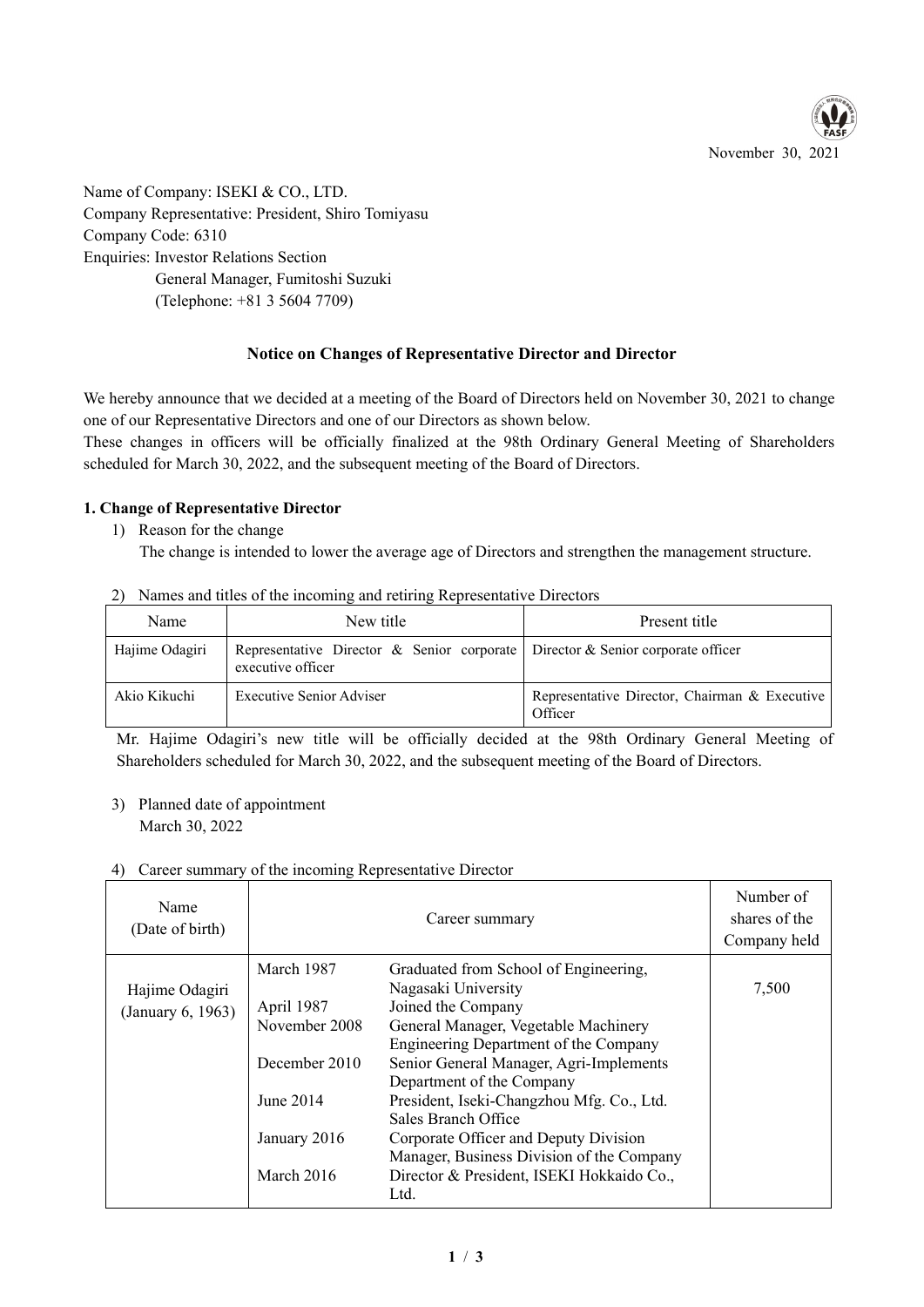| July 2018    | Chairman & President, Dongfeng Iseki<br>Agricultural Machinery Co., Ltd. |  |
|--------------|--------------------------------------------------------------------------|--|
| January 2019 | Senior Corporate Officer of the Company                                  |  |
| January 2020 | General Division Manager, Development &                                  |  |
|              | Production Division of the Company (to                                   |  |
|              | present)                                                                 |  |
| March 2020   | Director & Senior Corporate Officer of the                               |  |
|              | Company (to present)                                                     |  |

# **2. Change of Director**

Date of change: March 30, 2022

[Outgoing Director]

| Name         | New title                | Present title                                            |  |
|--------------|--------------------------|----------------------------------------------------------|--|
| Akio Kikuchi | Executive Senior Adviser | Representative Director, Chairman & Executive<br>Officer |  |

# (Reference)

Directors and Corporate Auditors subsequent to the Ordinary General Meeting of Shareholders scheduled for March 30, 2022 (planned)

| Title                                                            | Name              | Note |
|------------------------------------------------------------------|-------------------|------|
| Representative Director, President &<br><b>Executive Officer</b> | Shiro Tomiyasu    |      |
| Representative Director &<br>Senior corporate executive officer  | Hajime Odagiri    |      |
| Director & Senior Corporate Officer                              | Yukio Nawata      |      |
| Director & Senior Corporate Officer                              | Masayuki Fukami   |      |
| Director & Corporate Officer                                     | Shuichi Jinno     |      |
| Director & Corporate Officer                                     | Kazuya Tani       |      |
| Director<br>[Outside] [Independent]                              | Atsushi Iwasaki   |      |
| [Outside] [Independent]<br>Director                              | Shoji Tanaka      |      |
| Director<br>[Outside] [Independent]                              | Kazuo Nakayama    |      |
| Full-time Corporate Auditor [Outside]                            | Seigo Kimoto      |      |
| Full-time Corporate Auditor                                      | Masato Machida    |      |
| Full-time Corporate Auditor [Outside]                            | Yasuhide Motokawa |      |
| Full-time Corporate Auditor [Outside]                            | Yukito Shiraishi  |      |
| Corporate Auditor [Outside] [Independent]                        | Mami Taira        |      |